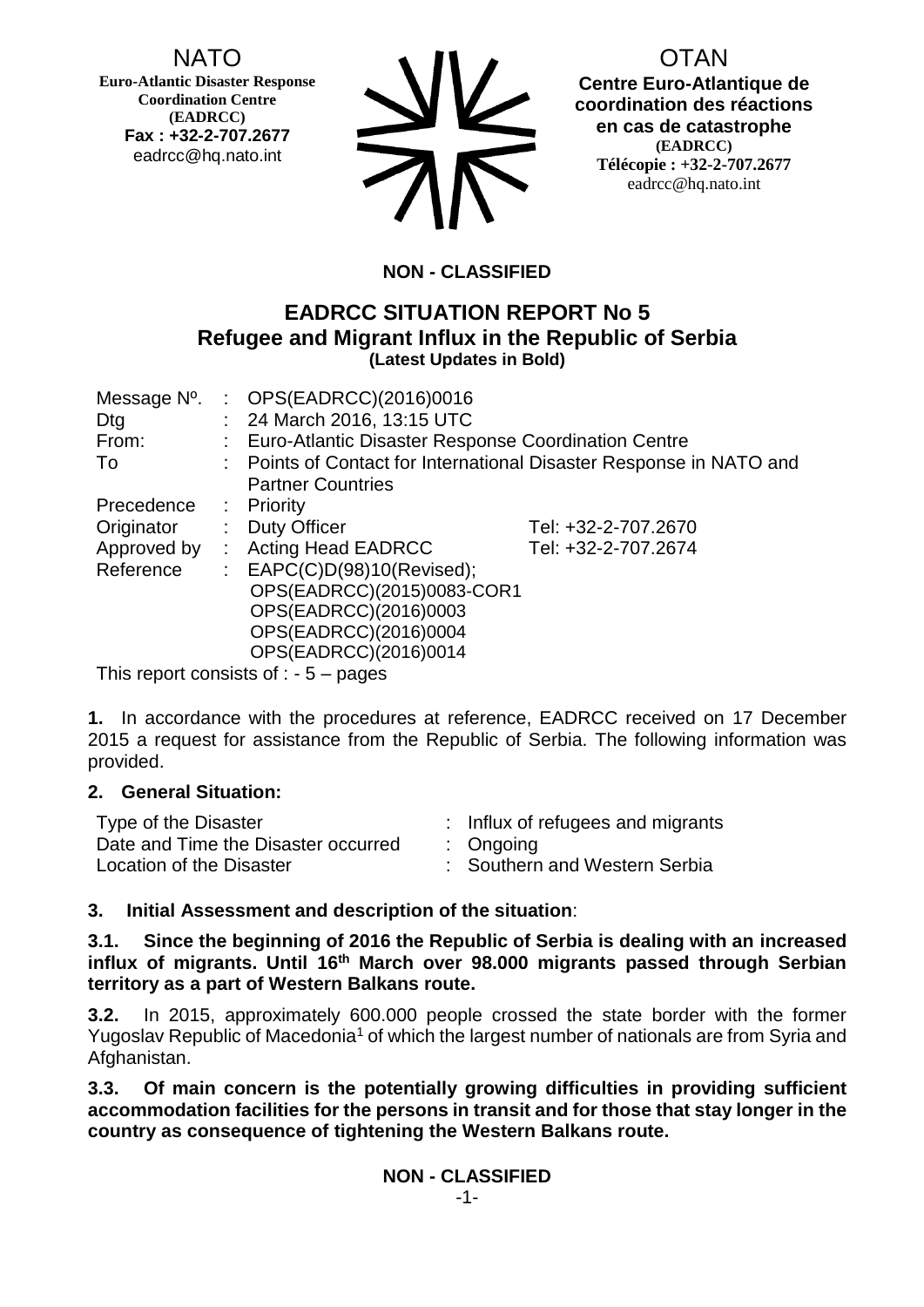**3.4.** Due to the overstretched national capacities humanitarian assistance is still urgently needed to insure temporary shelter, accommodation and medical assistance. On 3 March 2016 a revised consolidated list of items have been forwarded to EADRCC to be circulated. **The validity of this list was confirmed by the Serbian Authorities on 17 March 2016.**

### **4. National resources available for disaster response and measures taken:**

**4.1.** The Serbian Ministry of Labour and Social Affairs and the Commissariat for Refugees and Migration are the primary responsible authorities for migrants. They presented a Crisis Response Plan to the Government of the Republic of Serbia, which was adopted by the Serbian Government at the beginning of September 2015.

**4.2.** Representatives from the Ministry of Interior, Commissariat for Refugees and Migration, Ministry of Health, Ministry of Labour and Social Affairs and other relevant organizations provide assistance to the migrants in all reception centres in Serbia. Aside from the regular capacities of the Commissariat for Refugees and Migration of the Republic of Serbia in five existing accommodation centres (Banja Koviljaca, Bogovadja, Sjenica, Tutin, Krnjaca) with 810 beds, capacities in these centres were further expanded to 1,010 beds at present to cope with an increased influx of migrants.

**4.3.** In order to respond to the increasing influx of migrants and to ensure additional capacities for their accommodation both across the route of movement, and in case of prolonged stay, thirteen accommodation facilities (Presevo, Sid, Sombor, Kikinda, Subotica, Bosilegrad, Dimtrovgrad, Negotin, Pirot, Zajecar, Bujanovac, Adasevci, Principovac) have been opened. Additional accommodation facilities such as the one in Vladicin Han are being prepared.

**4.4.** Particular efforts have been made to provide sufficient capacity at Presevo and Sid accommodation facilities as points of entry and exit from the country. **On 3 March 2016,** up to 3000 persons can be accommodated at each of these two centres.

### **5. Assistance provided by Allied and partner nations and International organizations:**

**5.1** On 21 September 2015 the Republic of Serbia activated the Union Civil Protection Mechanism for help in coping with migrant crisis. Nine EU countries have so far provided humanitarian assistance.

**5.2 Estonia has offered 6,560 pillows 740 mattresses through the EU Civil Protection Mechanism. The offer was accepted by the Republic of Serbia and the items were delivered on 22 March 2016.**

**5.3** On 22 January 2016, Portugal offered 300 sets of bed clothes and 20 winter tents for 6-8 persons in response to the request circulated by the EADRCC. Serbia has accepted this offer.

**5.4** On 4 February 2016, The Netherlands delivered 3.850 sleeping bags and 4 ambulances through the EU Civil Protection Mechanism.

**5.5** On 8 February 2016, the United Kingdom offered 276 tents through the EU Civil Protection Mechanism.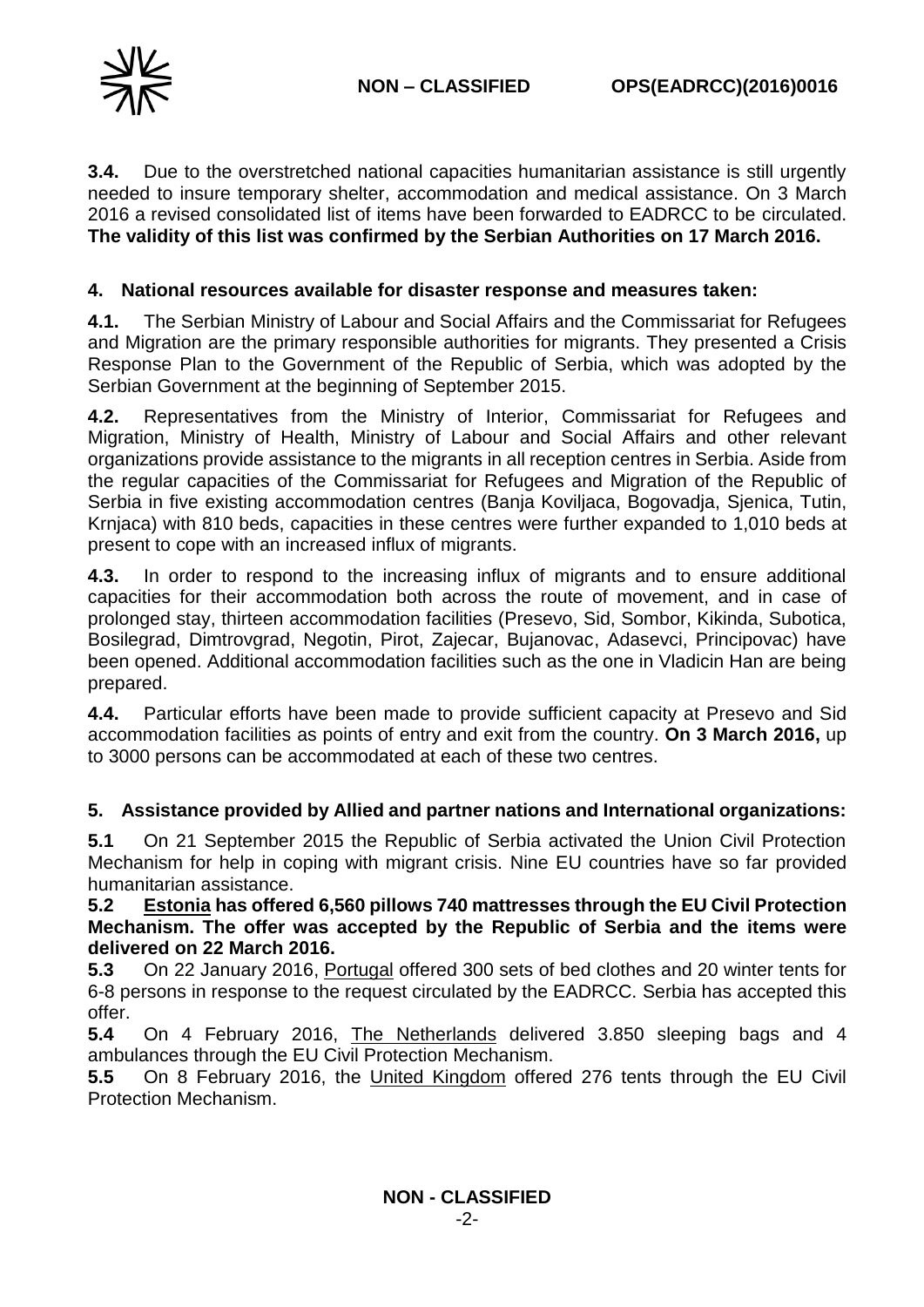

**5.6** The United States has provided two shipments of humanitarian supplies to the Serbian Red Cross to support Serbia. These deliveries, made on 26 January and 1 February 2016 included:

| No.            | Item                         | Quantity  |
|----------------|------------------------------|-----------|
| 1              | Generators (30kW)            | 4         |
| $\overline{2}$ | Tents                        | 36        |
| 3              | <b>Mattresses</b>            | 64        |
| 4              | Sleeping bags (extreme cold) | 400       |
| 5              | Cots                         | 125       |
| 6              | Space heaters                | 50        |
| $\overline{7}$ | <b>Blankets</b>              | 88        |
| 8              | Folding chairs               | 3         |
| 9              | Folding table                | 4         |
| 10             | <b>Food Trays</b>            | 163       |
| 11             | Trash cans                   | 115       |
| 12             | Solid waste bags             | 206 boxes |
| 13             | <b>Bath towels</b>           | 600       |
| 14             | Infant strollers             | 2         |

**6. The requirements for international assistance have been reviewed by the Serbian Authorities and the following items are still needed:**

| Revised List of Needs, as of 17 March 2016 |                                      |                     |                    |                         |
|--------------------------------------------|--------------------------------------|---------------------|--------------------|-------------------------|
| No.                                        | <b>Items</b>                         | <b>QTY Required</b> | <b>QTY offered</b> | <b>QTY still needed</b> |
| $\mathbf{1}$                               | Bunk beds with mattresses            | 4.000               |                    |                         |
| $\overline{2}$                             | <b>Mattresses</b>                    | 8.000               | 740                | 7260                    |
| 3                                          | Pillow                               | 8.000               | 6560               | 1440                    |
| $\overline{\mathbf{4}}$                    | <b>Bed clothes</b>                   | 8.000               |                    |                         |
| $\overline{6}$                             | Protective gloves                    | 30.000              |                    |                         |
| $\overline{7}$                             | Protective masks                     | 20.000              |                    |                         |
| 8                                          | Rubber boot - knee high              | 5.000 pairs         |                    |                         |
| $\boldsymbol{9}$                           | Disposable raincoat (PVC)            | 5.000               |                    |                         |
| 10                                         | <b>Hygienic Kits</b>                 | 20.000              |                    |                         |
| 11                                         | Diesel generators min. 6kW           | 5                   |                    |                         |
| 12                                         | Mobile kitchen                       | 5                   |                    |                         |
| 13                                         | Sanitary container (equipped<br>with | 5                   |                    |                         |
|                                            | toilets and showers)                 |                     |                    |                         |
| 14                                         | 10 Person Tents                      | 10                  |                    |                         |
| 15                                         | <b>Rub Hall Tents</b>                | 6                   |                    |                         |
| 16                                         | <b>Mobile Steel Barriers</b>         | 500                 |                    |                         |
| 17                                         | Terrain 4x4 vehicles                 | 5                   |                    |                         |
| 18                                         | Mini vans                            | 5                   |                    |                         |
| 19<br>Train                                |                                      | locomotive +        |                    |                         |
|                                            |                                      | 6 wagons            |                    |                         |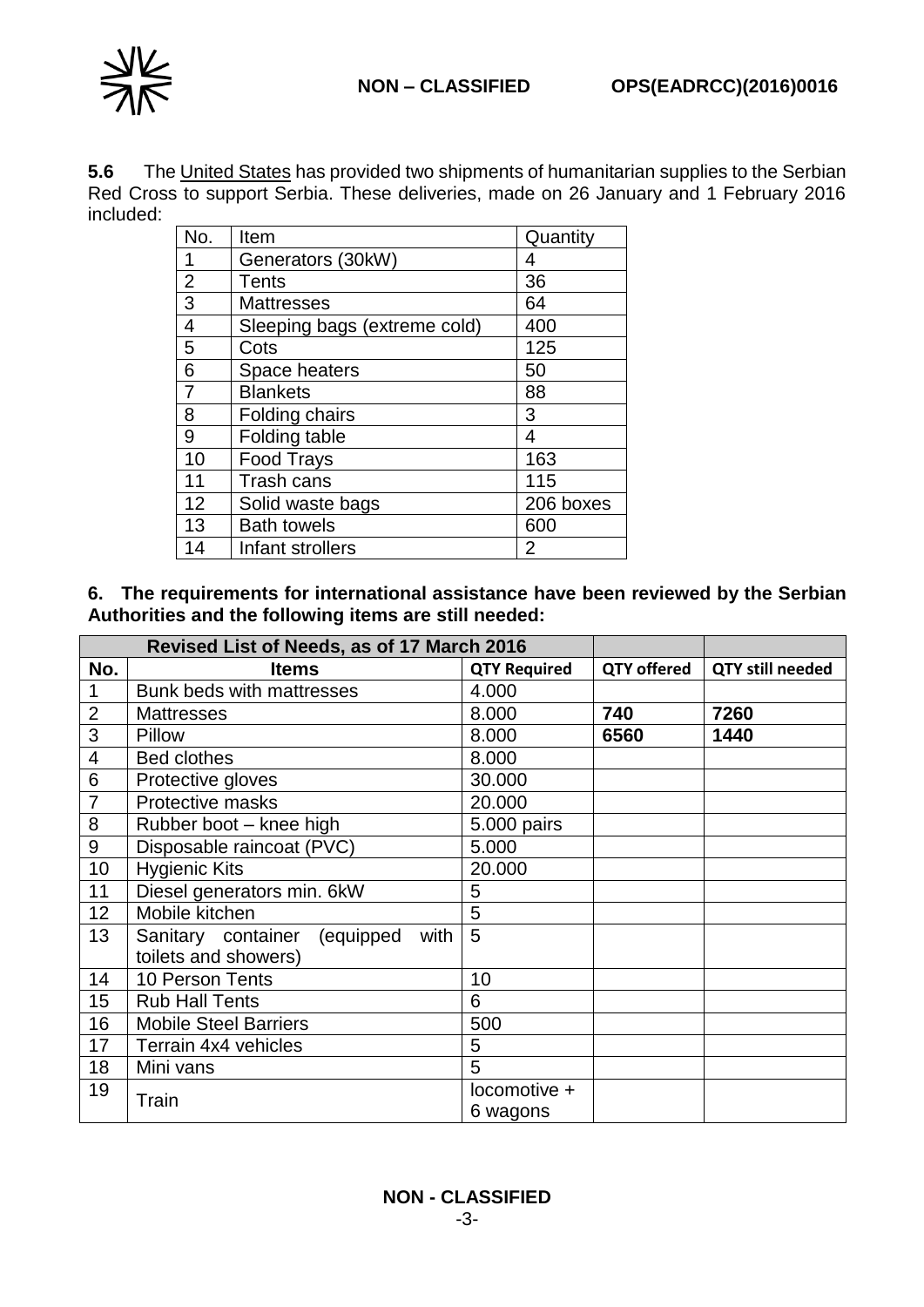# **7. Points of Entry:**

Border crossings at Batrovci (CRO- SRB) and Horgoš (HU-SRB)



## **8. Recipient and Delivery point:**

**8.1.** The recipient: the Commissariat for Refugees and Migration of the Republic of Serbia.

**8.2.** The address of the Commissariat HQ that should be specified in a certificate of donation is: 4 Narodnih heroja Street, Belgrade 11070.

**8.3.** Also if possible due to the request of Serbian customs administration the certificate of donation/ proforma invoice should include the exact quantity and value of donation in total sum as well as for single items.

**8.4.** The address of the warehouse designated for the delivery is: Novo Doba bb, Irig 22406

**9. The Operational Point of Contact in the Republic of Serbia can be reached in the following ways:**

| Name:         | <b>Mr. Ivan Gerginov</b>                                          |
|---------------|-------------------------------------------------------------------|
| Organisation: | Commissariat for Refugees and Migration of the Republic of Serbia |
| Mobile phone: | +381 64 8281653                                                   |
| E-mail:       | ivan.gerginov@kirs.gov.rs                                         |